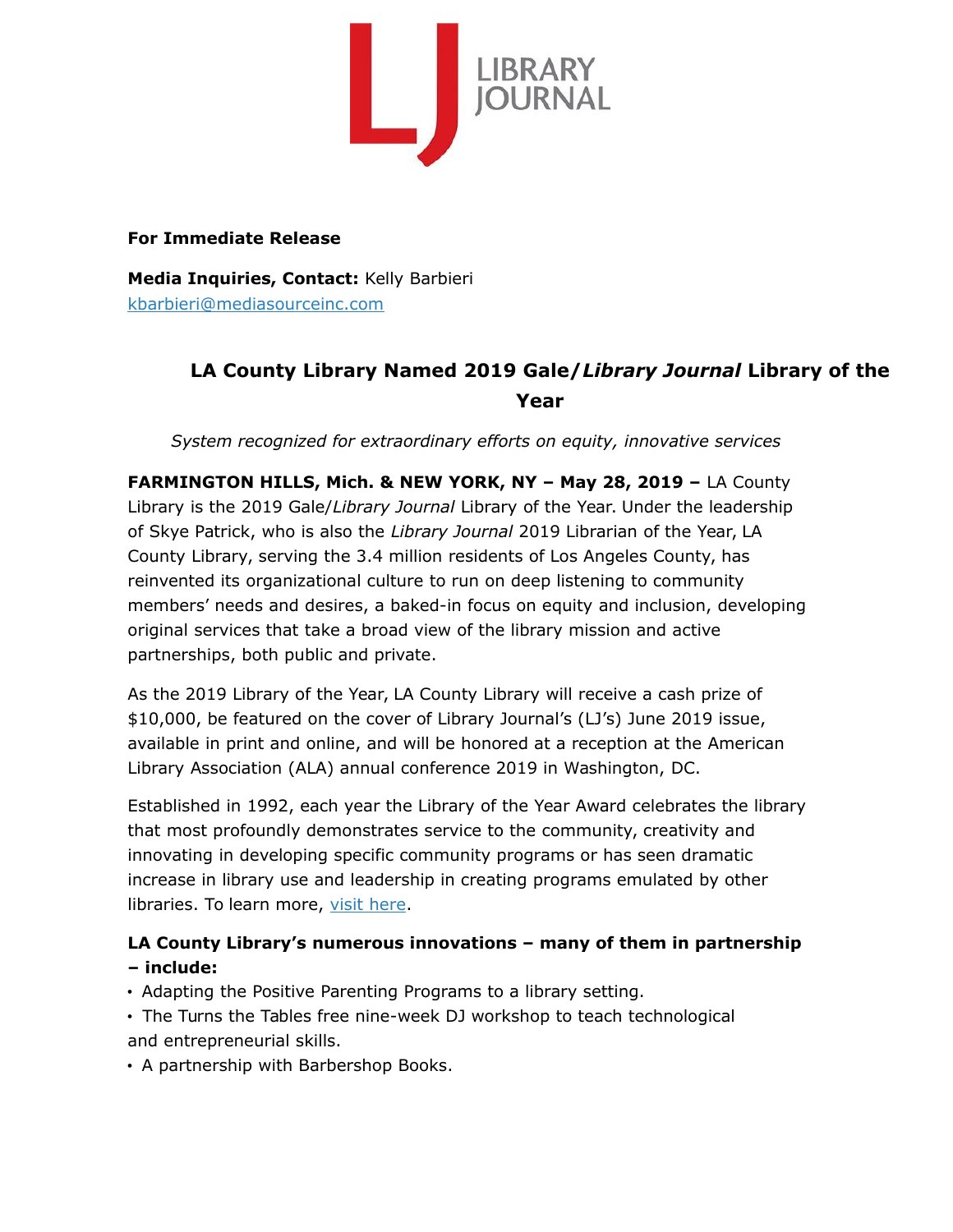• Programming to develop protective factors to reduce the development of mental illness plus mental health clinicians in eight libraries.

- Four new Veterans Resource Centers.
- New programs for youth on probation.
- Hiring ten young men of color as My Brother's Keeper Peer Advocates.
- Developing [the website](http://mediasource.actonservice.com/acton/ct/10574/e-851c-1905/Bct/l-tst/l-tst:6c/ct10_0/1?sid=TV2%3AZb6LpSGJb) and circulating Citizenship in a Bag kits.

• Building Digital Equity, which teaches youth Microsoft programs and certifies their acquisition of up-to-date digital skills.

"I am thrilled that we have been named 2019 Library of the Year by *Library Journal* – thrilled because this award is a representation of our organization as a whole, and it puts our new vision and our staff's dedication front and center. I simply could not be more proud of the amazing work and effort put forth by this incredible staff, and am honored to lead such a great Library," said Skye Patrick, LA County Library Director.

"It is truly remarkable to be recognized by *Library Journal* with three careerdefining awards in one year. We strive to be responsive to our customers, and this award recognizes the impactful, systemwide work of our staff, making it that much more meaningful!" said Patrick.

Established in 1912, LA County Library is one of the largest public library systems in the United States, and the world. The system has 87 libraries; three book kiosks at housing sites for older adults and youth between the ages of 16 and 24 who are in transition from state custody or foster care; and a fleet of 18 vehicles comprised for outreach. Library users borrowed 10,767,071 items from collections in fiscal 2017- 18 and 10,300,859 visited a library to get those materials and many other services, among them answers to 6.7 million reference questions. LA County Library's digital resources delivered more than 2 million e-circulations (increasing 29-33 percent a year), 4.4 million Wi-Fi sessions, and 2.2 million Internet sessions last year. LA County Library's 26,400 programs attracted more than 619,000 participants in total. An amazing 499,512 came to children's programs, up four percent from last year. Some 86,534 attended adult programs, up a huge 24 percent over the prior year, and 32,996 attending teen programs, an increase of eight percent.

"This is a very exciting time for libraries, and LA County Library exemplifies the creativity and care brought to our communities every day by these vital institutions," said Rebecca T. Miller, editorial director of *Library Journal* and *School Library Journal*. "We've been watching LA County Library under the leadership of Skye Patrick, who was recently named *LJ*'s Librarian of the Year. Now this honor signals how effectively the organization has adapted and evolved to set a standard of service worth emulating."

Also featured in the June 2019 issue of *Library Journal* are two other libraries honored with special mentions in the 2019 Library of the Year Award program. They are:

Calgary Public Library, under the leadership of CEO Bill Ptacek